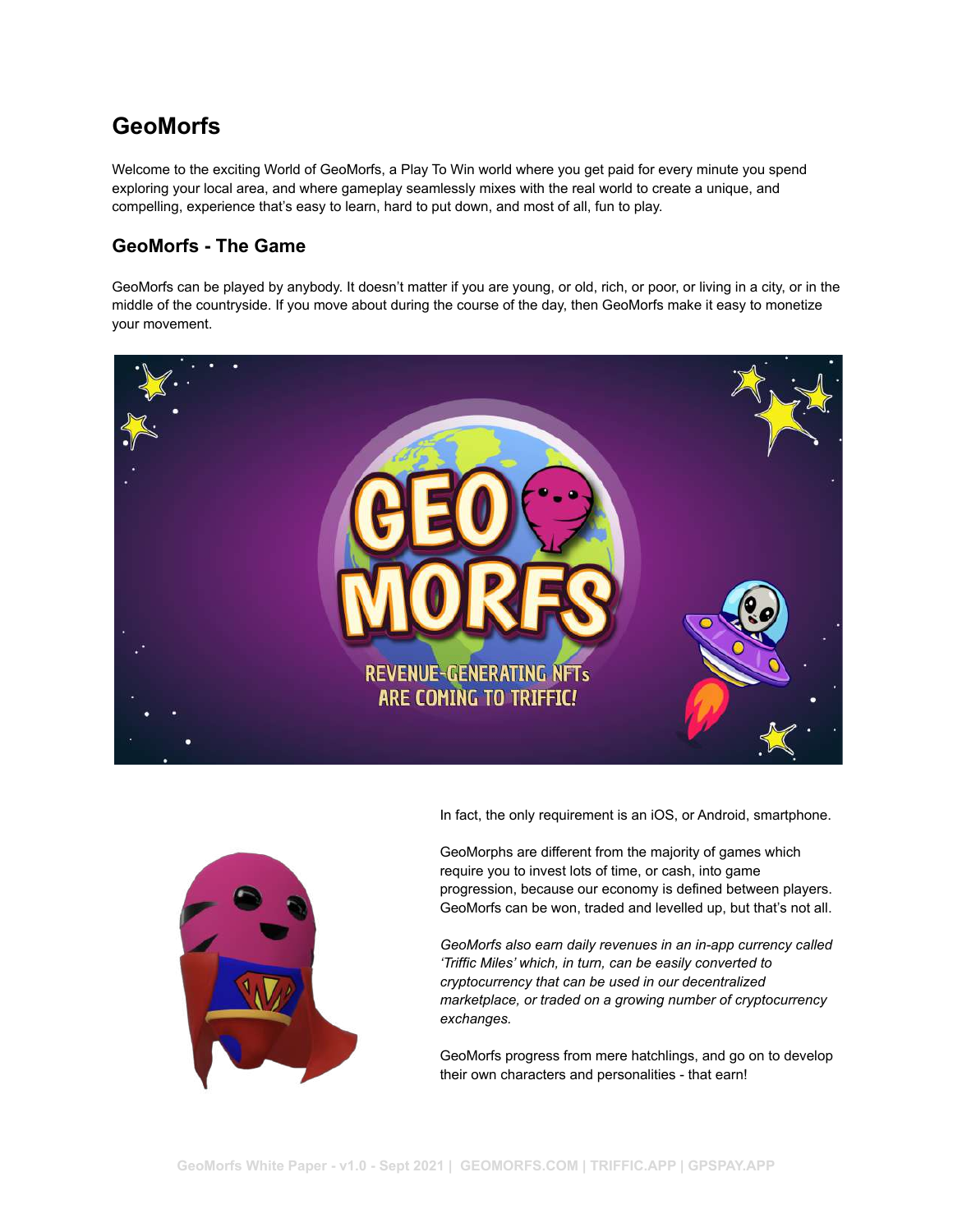There are several strategies when it comes to GeoMorf ownership.

- You can win the hatchlings and help them to grow. Each time they level up, their reward payout increases dramatically.
- You can hunt for GeoMorfs all around the world. In fact, there's guaranteed to be some near you right now, ready to reward the people that find them..
- You can buy and sell GeoMorfs via MorfDEX, our decentralized marketplace that gives you all the stats you require to make informed purchase decisions.

New GeoMorfs are released every week, and each one is professionally designed from a 2D concept, to a fully 3D model, ready to be thrust into our exciting augmented reality metaverse.

*And we work closely with our growing community to constantly add new, and exciting features to improve gameplay, and enhance the economy.*

#### **Who Are The GeoMorfs?**

You are familiar with the ubiquitous map pointers that appear in Google Maps, and other GPS-related apps, well imagine if they came to life, and developed personalities of their own.



This is Morf the Map Marker, and he is the Supreme Creator of the GeoMorfs.

### **He is omnipotent... He is omniscient… and he is omnipresent…**

...and there's a reason he's called Morf!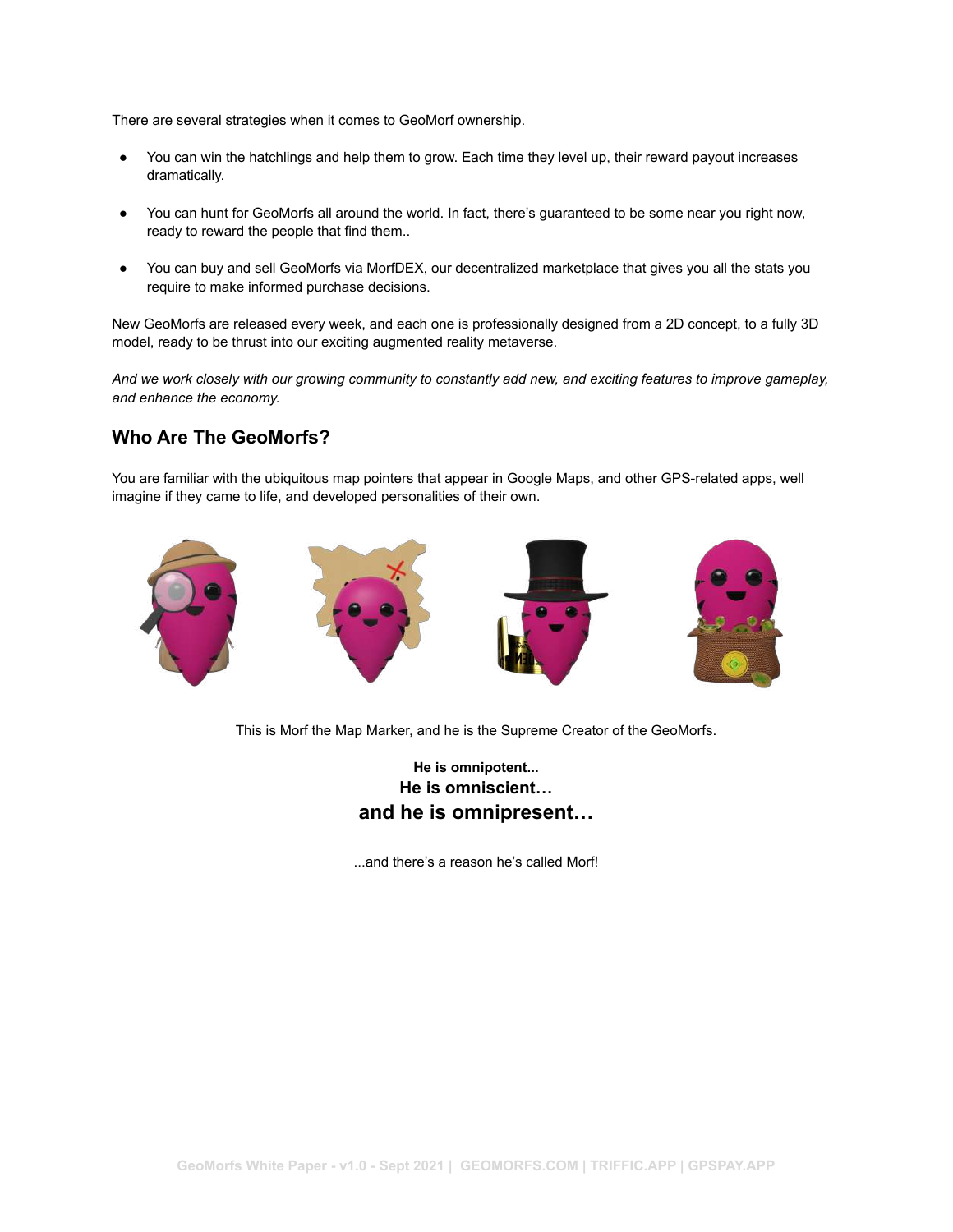#### *Morf the Map Marker is a morphing map marker, and the fruit of his loins are many!*



He can be a meaty man-bull with throbbing pectorals that glisten, seductively, in the light.



He can be a visitor who's coming from outer space, to probe your inner space!



He can turn fresh ground into fresh ground coffee with a rewarding ZING!





He can turn your trip psychedelic, as a magic mushroom. What a fun guy!

His basketball guise can help you turn a net profit!



He can be a golden nugget, with firm-buttocks, hewn from heavenly meteorites.



And he can even be A **Grilled Cheese Sandwich!**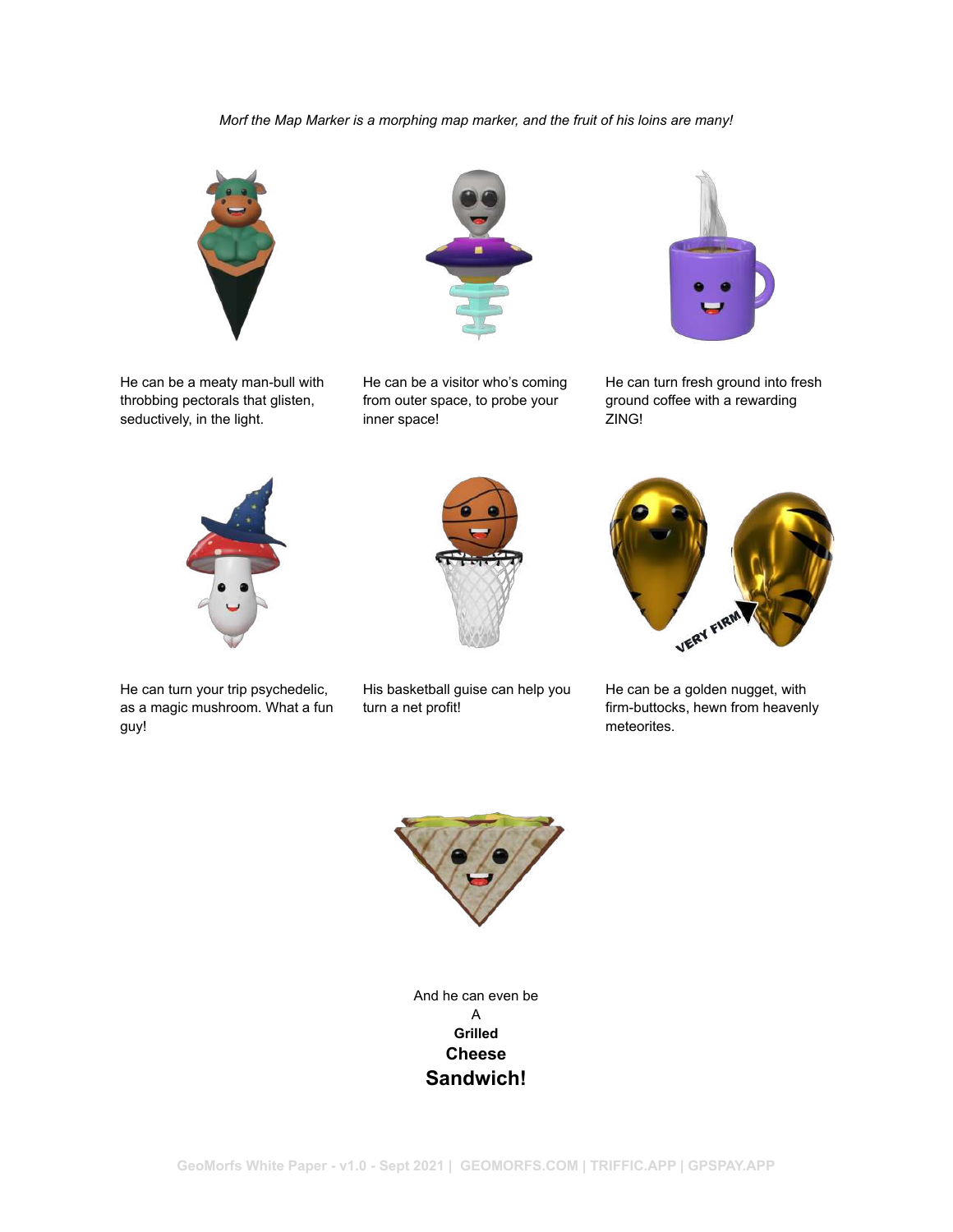In fact, the number and type of GeoMorfs is growing all the time. There are currently over fifty of them, each with unique attributes, and reward-giving abilities.

## **GeoMorfs Are Starting To Appear In The Triffic Rewards App**



Triffic is a gamified rewards platform that is available for iOS and Android devices. It has been created by the same company as the GeoMorfs, and is now at version 2.

It uses a combination of geo-location, augmented reality, and blockchain technology to provide a unique experience that literally monetizes the movement of our users, and rewards them with 'Triffic Miles', an in-app currency that can be exchanged directly for GPS Tokens, the cryptocurrency that powers our entire ecosystem. GPS Tokens run on their own dedicated blockchain which allows for the creation of non-fungible tokens (NFTs) for a fraction of the cost associated with Ethereum-based solutions.

Triffic Miles are earned in two ways:

#### **Moving Around**

Triffic users get rewarded with Triffic Miles just for moving around, and our Proof-of-Effort algorithm makes sure that people who walk for one kilometer will get a higher reward than somebody who has driven the same distance. In addition, the more you use Triffic, the faster you get rewarded.

#### **Collecting GeoMorfs**

GeoMorfs appear all over the Triffic game map, and just like in Pokemon Go, people need to visit their locations and collect them. The big difference is that each GeoMorf contains a reward that can be exchanged directly for cryptocurrency.







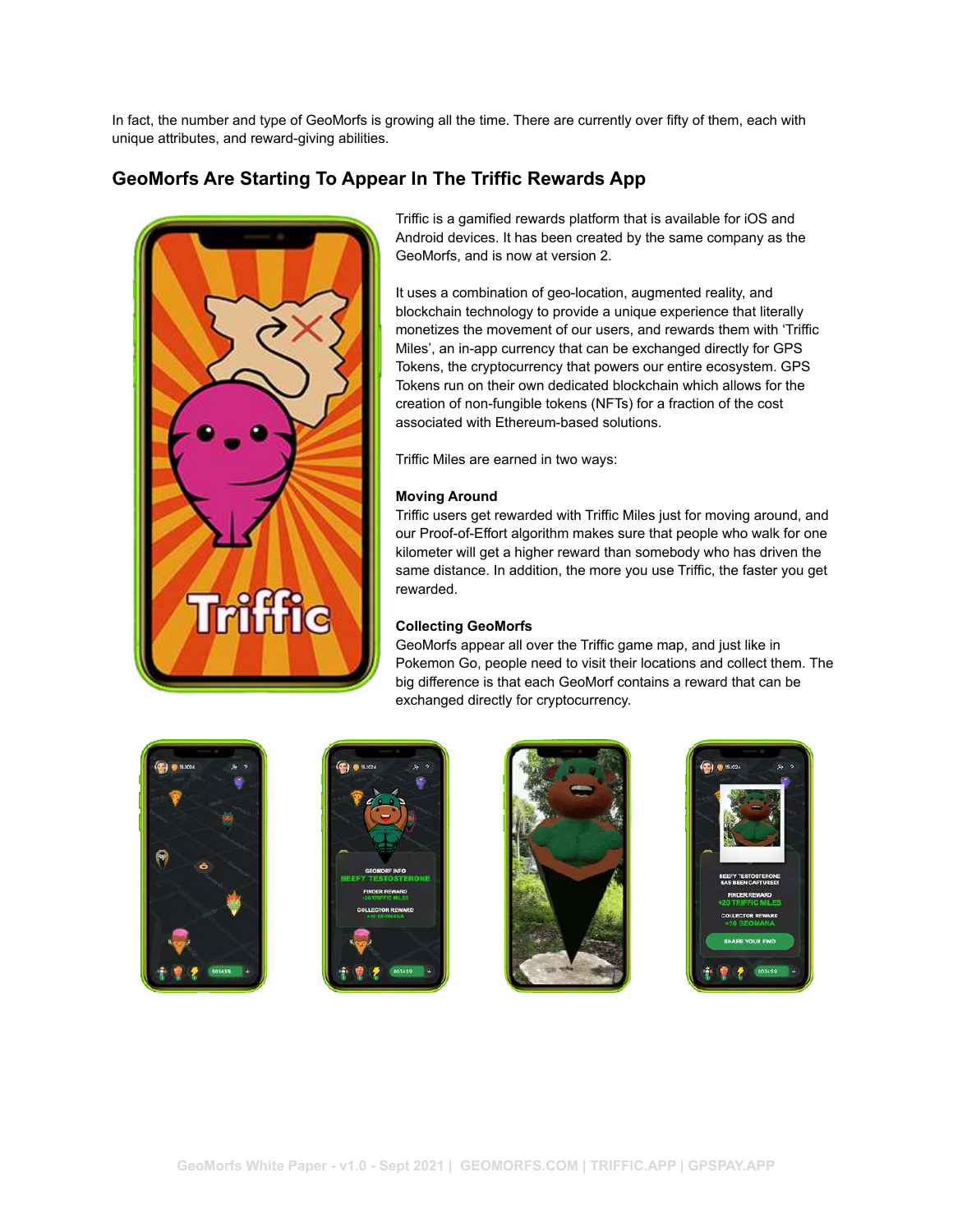### **The Life Cycle Of A GeoMorf**

GeoMorfs go through several stages in their life cycle, and as they progress, they become capable of giving out greater rewards.



## **Toddlers' (Level One)**

After the gestation period ends, Hatchlings become Toddlers, and start giving rewards to finders - and each time a finder claims a reward, an equal amount is shared amongst the NFT holders.

So, using hypothetical numbers, if the finder reward was 50 Triffic Miles, and there were 50 NFT holders, then the reward breakdown would be as follows:

- The one finder receives 50 Triffic Miles
- Each of the 50 NFT holders receive 1 Triffic Mile.

Likewise, if the finder reward of 50 Triffic Miles was split between just 25 NFT holders, then each one would receive 2 Triffic Miles whenever their GeoMorf was found by somebody around in the world.

### **Hatchling Gestation Period**

Hatchlings don't give out Triffic Miles as rewards. Instead they give out GeoMana, and the first 50 users to reach the GeoMana threshold wins that character as a non-fungible token, and become entitled to a daily share of the NFT Holder Reward until they decide to sell the NFT on the MorfDEX.

*If the one month hatchling gestation period finishes before all 50 NFTs' are won, then the unclaimed NFTs' are burned, increasing the scarcity value.*

Each GeoMorf hatchling has a separate GeoMana requirement, meaning that GeoMana collected for Hatchling A would not be valid for Hatchling B.

However, if Triffic Users miss out on a hatchling either because they've all been claimed, or because the gestation period is over, then that GeoMana is divided by five, and then randomly distributed between the GeoMana for any other Hatchlings that are in a users collection.

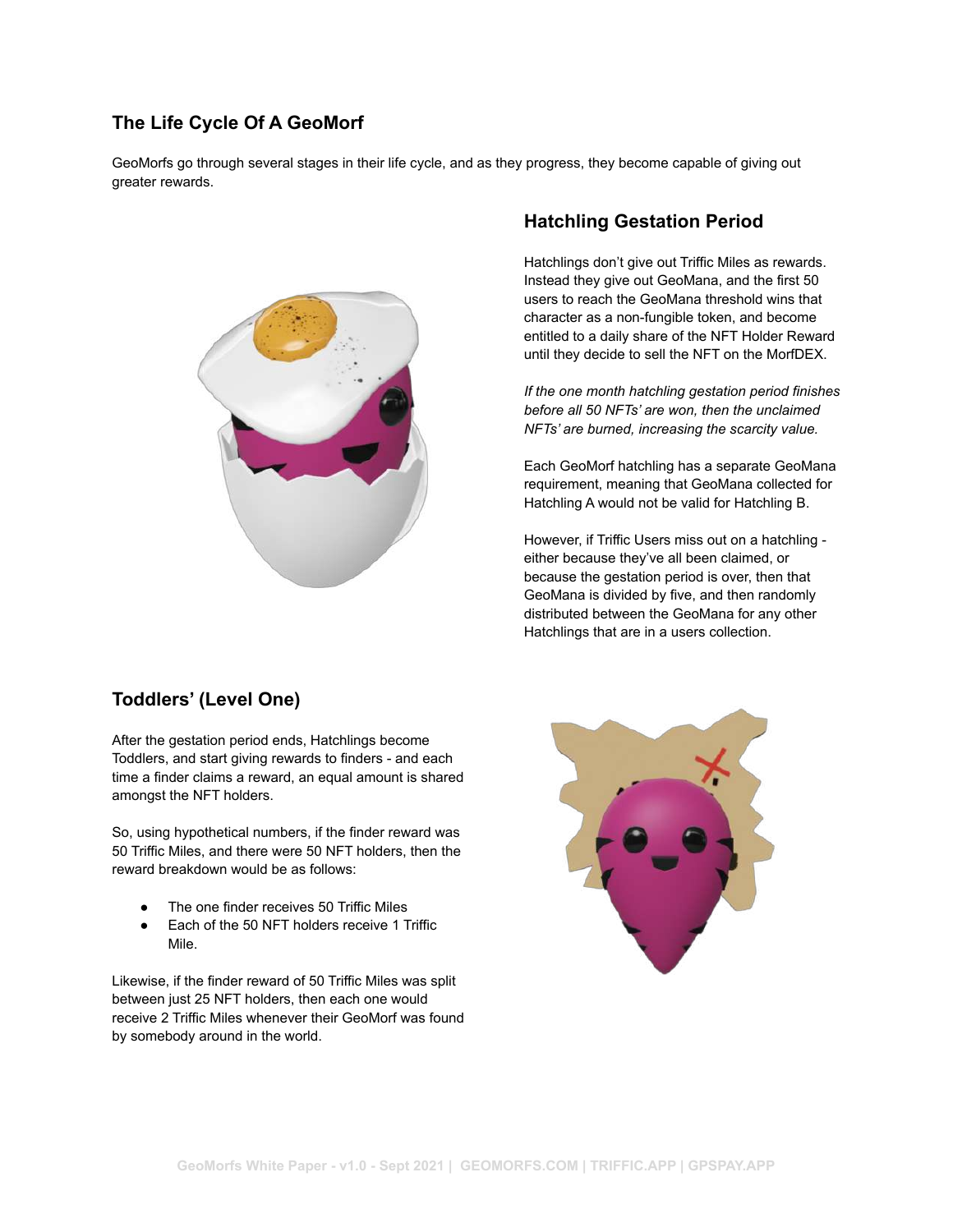

## **Levelling Up (Levels One To Five)**

The thing about toddlers is that they don't stay toddlers forever. They grow up and start taking on new abilities and features, and most importantly, they become capable of larger and larger payouts.

The level of a GeoMorf is primarily controlled by the number of times it has been successfully collected, meaning that more popular GeoMorfs level up more quickly than their less popular brethren.

This has an effect on the payouts, as both the Finder Reward and the NFT Holder Rewards increase each time a GeoMorf increases their level.

GeoMorfs are capable of visiting the real world by the power of augmented reality. In fact, it's possible to **[visit the](https://geomorfs.com/morfdex/) [MorfDEX](https://geomorfs.com/morfdex/)** with your smartphone and make any character appear directly in front of you.









Every so often, our community comes together to raise money for good causes. In fact, recently raised over \$2,500 for WHO Covid Response by using our platform to encourage people to collect augmented reality rolls of toilet paper, facemasks and hand sanitizer.

In fact, the geo-locational abilities of GeoMorfs mean that we will be able to expand on this concept even more in the future.

For example, this is *Carey Patience*, a GeoMorf who will eventually be found around hospitals and clinics. We intend to dedicate a percentage of her NFTs' to charities who, in turn, will receive regular donations that have been earned from the daily NFT Holder rewards. And it's not just charities either. Our geolocation platform will be of interest to partners who wish to promote themselves, in an unobtrusive way, to our growing user base.

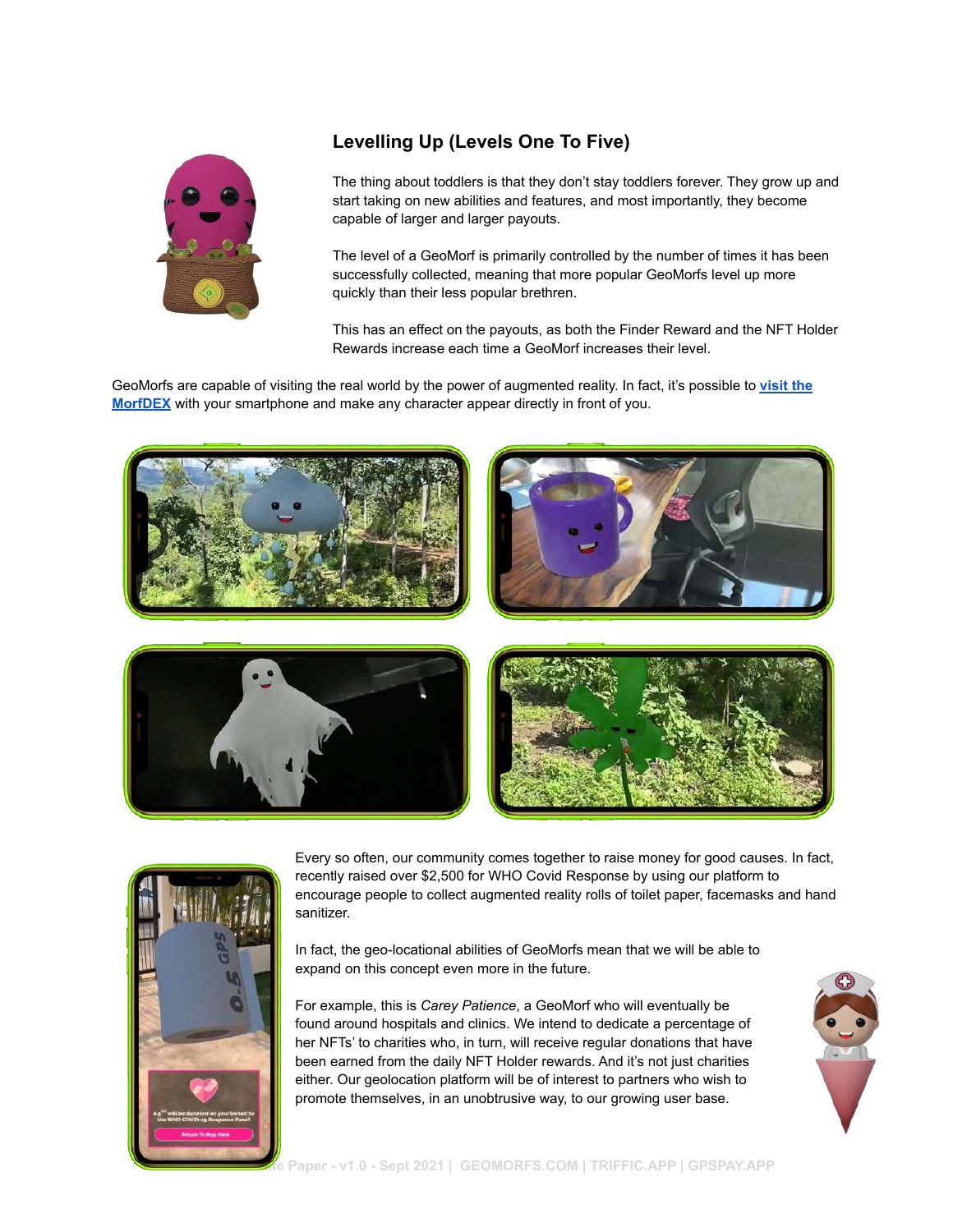## **Triffic Offers Gameplay To Suit Everyone**

Triffic was created to reward all types of users, from dedicated gamers who are at the forefront of the Play To Earn GameFi revolution, to casual users who like to check in a couple of times per week, and we're constantly working on new ways to expand our metaverse.



### **Hyper Casual And Open-Ended**

Triffic is perfect for people with busy lifestyles because it rewards movement. That means you can get rewarded for walking the dog, cycling to work, or even taking an Uber to see your Great Aunt Bertha in the next town along! Triffic users get rewarded for jogging around their neighbourhood, or even pottering about in their gardens.

### **Scavenger Hunters**

Catching cute little monsters is great, but getting rewarded with cryptocurrency for catching cute little monsters is even better! Triffic is perfect for people who love playing Pokemon Go and other scavenger hunt apps like GeoCaching. We use cutting edge augmented reality technology to make sure that each GeoMorf can be interacted with.





#### **Entrepreneurs**

GeoMorf NFTs make it possible to earn a passive income every time somebody finds their character while using Triffic, and because they need to be initially won, everybody has the same chance of acquiring them. GeoMorfs are only available to the highest bidder AFTER they've been fairly distributed.

### **Daily Missions And Weekly Quests**

Daily missions normally involve the user needing to visit three to five locations and find clues by speaking to various GeoMorfs. As well as winning Triffic Miles, daily missions will also award users with account power-ups that greatly facilitate their search to earn Triffic Miles.

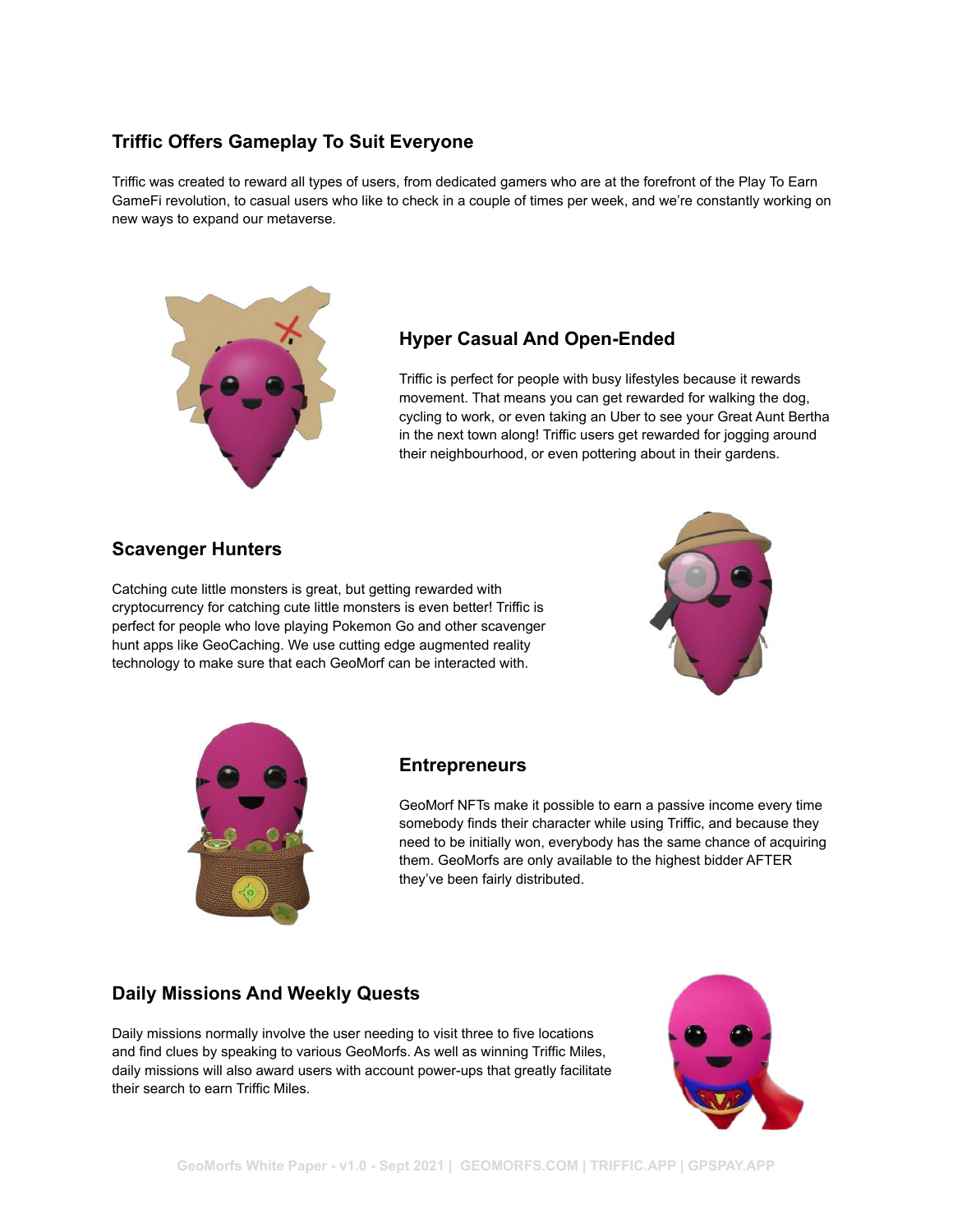

### **Make Sure There Is Fuel In The Tank**

In the same way that cars require fuel to run, the same goes for Triffic too. Without fuel, you can't get rewarded for moving around, and you can't collect GeoMorfs either.

*But the great news is that FUEL IS FREE!*

Not only do users receive 30 minutes of fuel time every single day, but refueling is paid for using the same Triffic Miles that are earned in the app. We believe that our users shouldn't be *forced* to part with their own funds to progress in our ecosystem.

Users can also subscribe to the in-app 'GeoFusion Subscription' which does away with the constant need to refuel, and ensures that users get rewarded whenever they turn on the app.

## **Optional Paid GeoFusion Subscription**

'GeoFusion' is an in-app subscription that allows Triffic Users to supercharge their accounts with the following features:

- **No Need To Refuel** Users can stop spending their hard-earned Triffic Miles on the constant need to refuel. GeoFusion subscribers earn Triffic Miles whenever they move about.
- **Double Earnings For Moving Around** Earn Triffic Miles at twice the rate of free users. Ooooooh! :o)
- **Increased Catchment Zone**

Free users need to be within a 20 meter radius of a GeoMorf in order to launch 'Detection Mode'. GeoFusion users get much more leeway at 30 meters, meaning they have a better chance of grabbing those difficult to reach GeoMorfs.

● **Increased Radar Power**

GeoFusion subscribers get to see much more of the Triffic game map, meaning they can scout out the best paying GeoMorfs much more efficiently.

- **Conversion Level Limits Removed (Pro Only)** GeoFusion subscribers can convert their Triffic Miles to GPS Tokens whenever they like.
- **● Conversion Minimum Amount Reduced (Pro Only)** Whilst free users must accumulate 10,000 Triffic Miles before they can convert their balance to GPS Tokens, GeoFusion subscribers can convert any balance about 1,000z

In order to keep things as simple as possible for our users, GeoFusion is available as monthly, and annual, subscriptions priced at *\$24.99pm (\$249pa)* and *\$34.99pm (\$349pa)*, and available as 'in-app purchases' inside Triffic.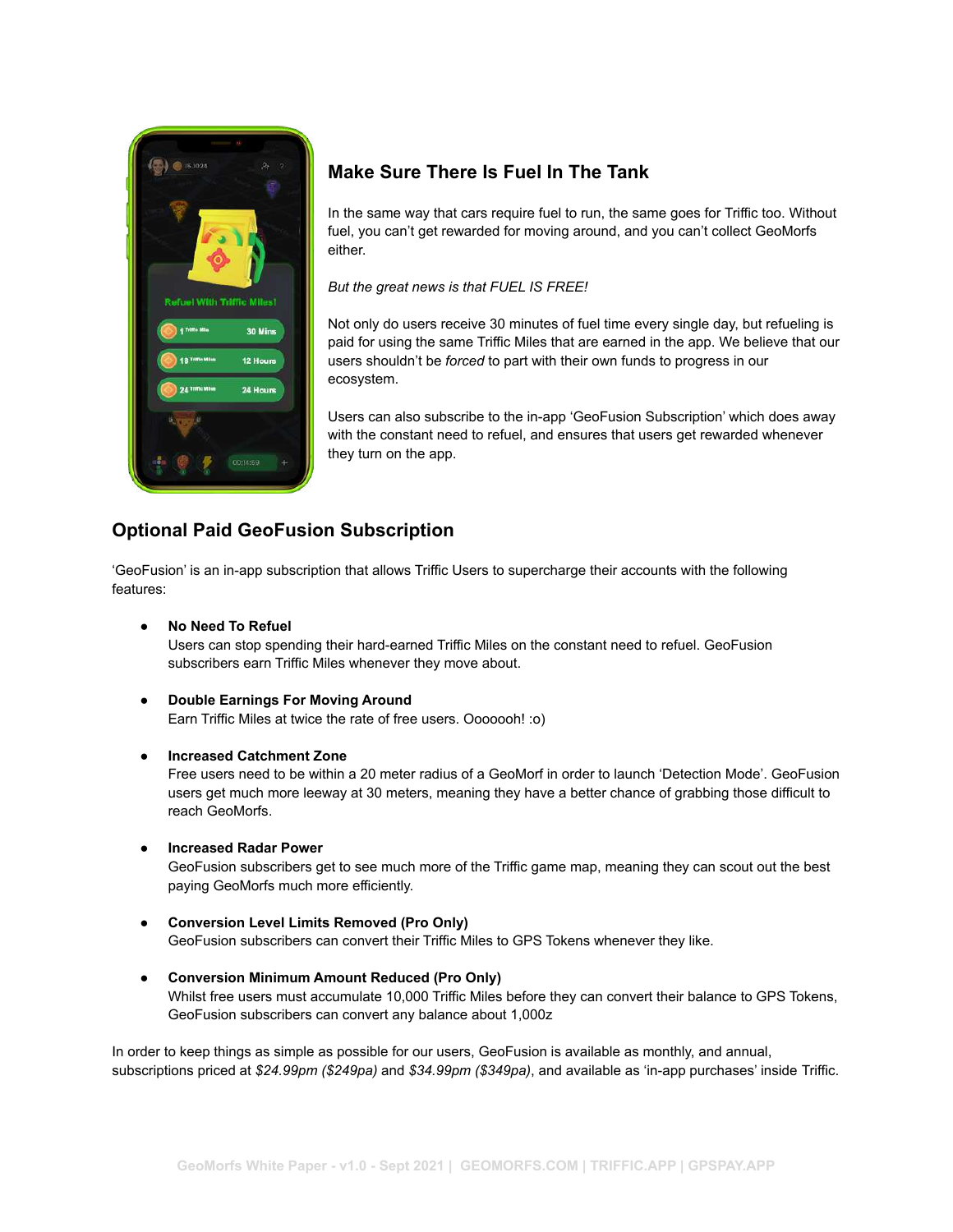## **GPS Tokens (GPS) - A Dedicated Low-Fee Blockchain**

GPS Token (GPS) is a token that uses **[Ardor](https://www.jelurida.com/ardor) (ARDR)** technology, a mature, proven, and extremely energy-efficient blockchain ecosystem created, and actively maintained by **[Jelurida](https://jelurida.com)**.



GPS Tokens use their own, dedicated blockchain. *It is not an Ethereum Smart Contract.* There are just one billion GPS Tokens that exist in the following allocations:

| 60% | 600,000,000 GPS | <b>Locked For Use With Triffic App</b><br>Users who have reached Level 5 are able to cash out their Triffic Miles directly into GPS<br>Tokens at the rate of 1:1. Each time that 100,000,000 Triffic Miles have been awarded in the<br>Triffic App, there is a reward halving inside the Triffic App, meaning that a reward that would<br>previously have been worth 100 Triffic Miles is now worth just 50. This halving system ensures<br>that Triffic Miles should always be able to maintain their 1:1 conversion rate with Triffic Miles,<br>and that our user base can scale effectively. It also rewards early adopters! |
|-----|-----------------|---------------------------------------------------------------------------------------------------------------------------------------------------------------------------------------------------------------------------------------------------------------------------------------------------------------------------------------------------------------------------------------------------------------------------------------------------------------------------------------------------------------------------------------------------------------------------------------------------------------------------------|
| 10% | 100,000,000 GPS | (Up To) Airdropped To Ignis Holders<br>In July 2019, a snapshot of the Ignis blockchain was captured, and accounts will receive one<br>GPS Token for every five Ignis they held on the date of the snapshot. In order to prevent mass<br>dumping, account holders are also required to reach level five before they receive their tokens.<br>Any of the 100,000,000 GPS that have not been claimed, twelve months after the release of<br>the Triffic Miles to GPS conversion functionality will be burned.                                                                                                                     |
| 15% | 150,000,000 GPS | <b>Business Development. User Base Growth, Ecosystem Promotion.</b><br>A strong business model, and an active community that trusts our ecosystem, and loves what<br>we do, is the key to our success. The Coinerz Group allocation of GPS Tokens will be used for<br>purposes including new business partnerships, bounty payments to our testers, and<br>incentivization to help grow our user base.                                                                                                                                                                                                                          |
| 15% | 150,000,000 GPS | Investors and general circulation.<br>It's taken four years to get to where we are now, and during that time, approximately<br>150,000,000 GPS have been sold to private investors and are now in general circulation.<br>These tokens are currently being traded on Probit and STEX exchanges, with more exchanges<br>planned in 2022.                                                                                                                                                                                                                                                                                         |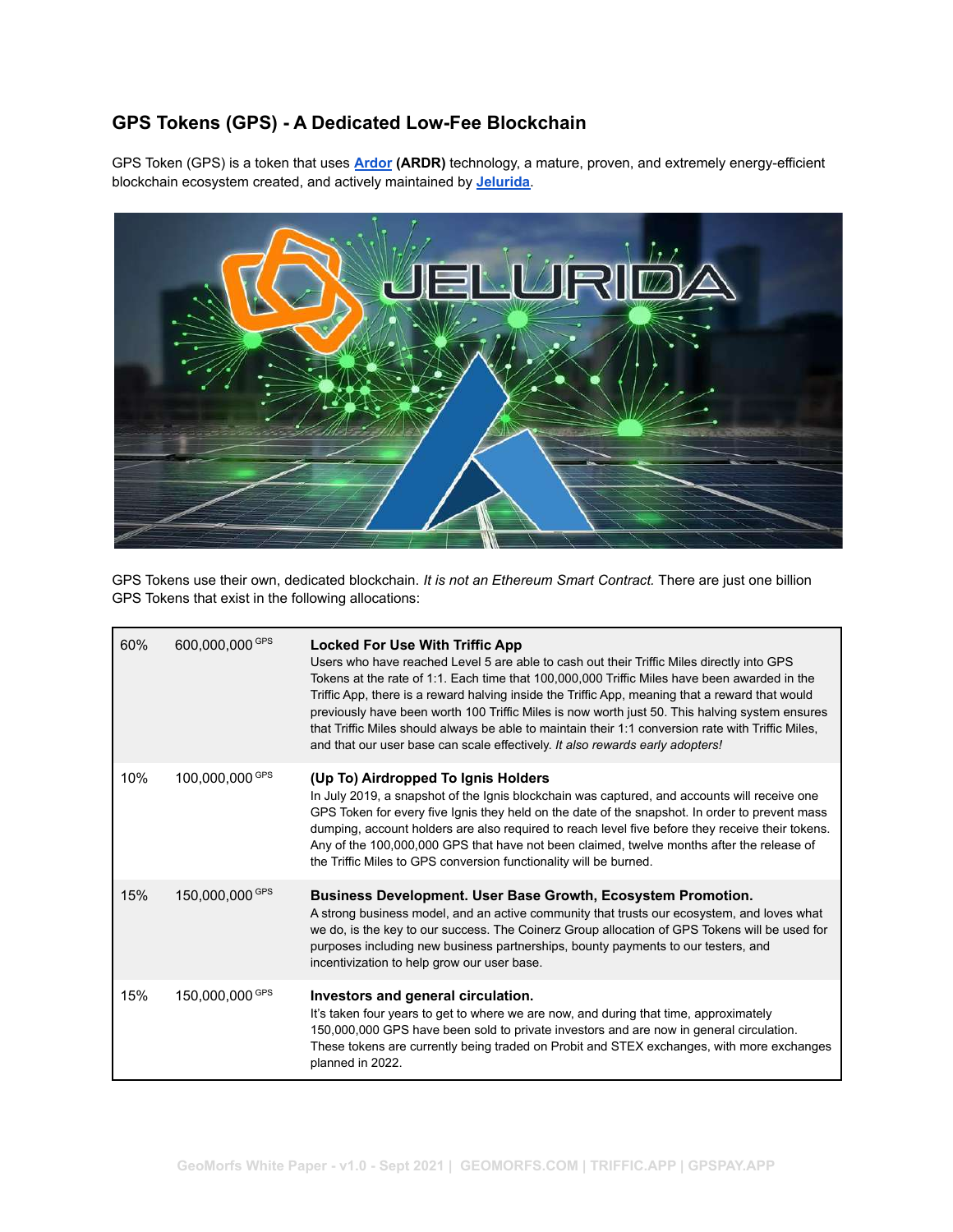GPS Tokens do all the stuff that other blockchains do (yay), and a hell of a lot more! Because GPS Tokens are a self-contained blockchain, it means that NFTs' can be traded on their own, fully-decentralized marketplace (**[The](https://geomorfs.com/morfdex/) [MorfDEX](https://geomorfs.com/morfdex/)**) without the often-prohibitive, gas-fees associated with Ethereum.

### **The Difference Between Triffic Miles And GPS Tokens**



Triffic Miles are like the in-app version of GPS Tokens, with one important difference. They provide an important barrier against potential blockchain fraud, and people wishing to game the system.

Firstly, users are required to reach Level 5 in the Triffic App before the ability to convert their Triffic Miles is unlocked. This prevents people from registering multiple accounts for the purposes of claiming sign-up rewards and other incentives.

In addition, players can only cash out to GPS Tokens once they have reached 10,000 Triffic Miles. This is to ensure that players don't make repeated low value transactions that could see their earnings shrunk by transaction fees.

GeoMorf Finder and NFT Holder rewards are also paid in Triffic Miles, although obviously, NFT holders don't need to wait particularly long to reach the threshold for each cashout. :o).

*We are not a blockchain company. We are an app company that uses blockchain tech as one of many components required to create a compelling, scaleable, and trustworthy metaverse.*

### **Mining Triffic Miles**

We believe that the Play To Earn should be about fun, and simplicity. Triffic users will never need an encyclopedic knowledge of blockchain technology to play our game. Triffic, and GeoMorfs are all about rewarding effort, as opposed to speculation.

We have already mentioned that Triffic Users get rewarded for moving about. They can walk, run, cycle, and even drive - and as discussed before, somebody that runs for one kilometer will be rewarded with more Triffic Miles than somebody who has driven the same distance.

Our Proof-of-Effort algorithm also rewards our users based on three multipliers.

- **Traveller** The distance the user has travelled using Triffic.
- **Power-Up** How many power-ups the user has collected.
- **Scavenger** How many GeoMorfs the user has found.

A new user starts off with a multiplier one. This effectively means that they earn Triffic Miles at the default rate. At this point, he is level one in the three multipliers mentioned above.

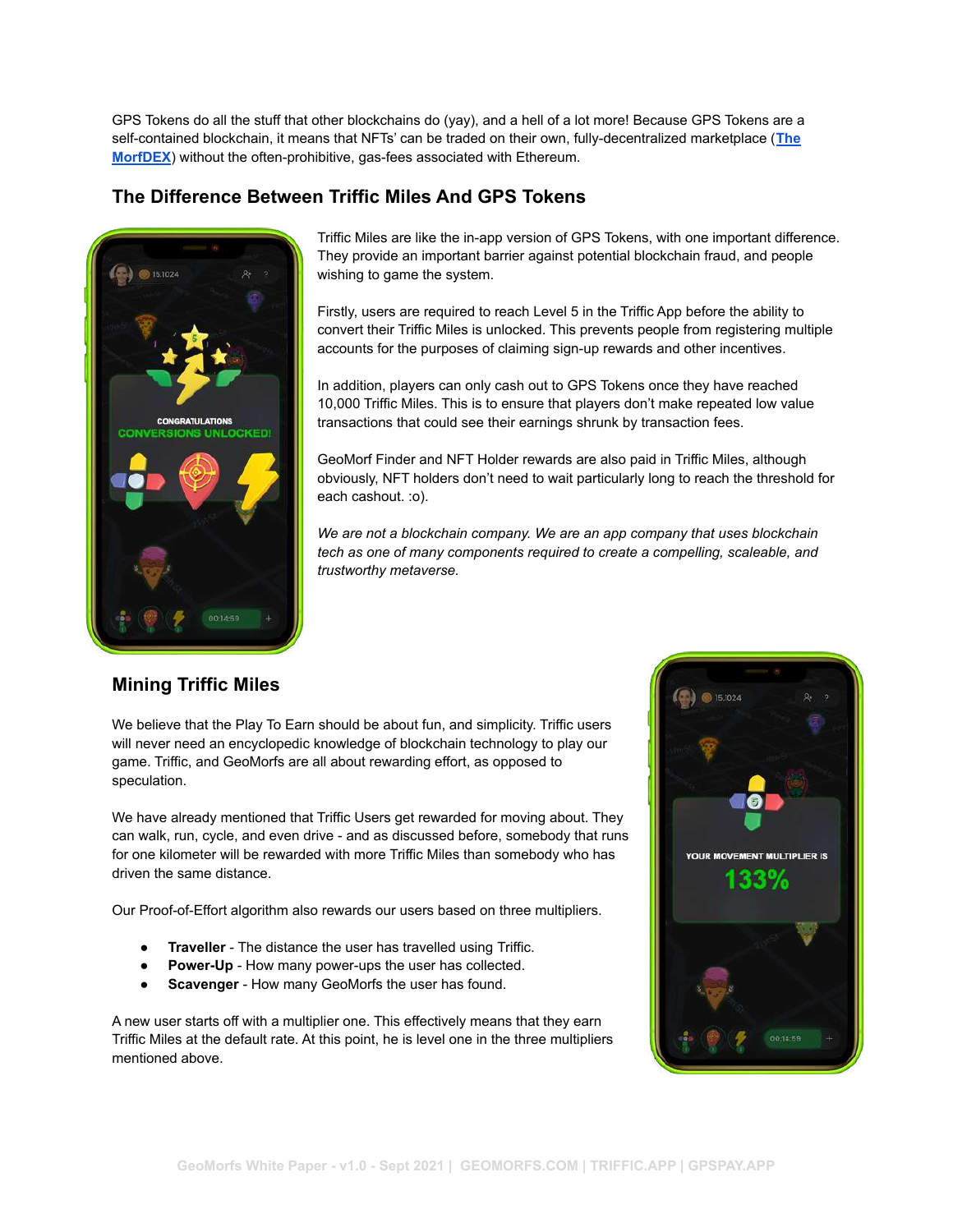Levelling up each multiplier is done by reaching various thresholds. For example a Traveller might be required to travel a total of ten kilometers before reaching level two, and likewise, a Scavenger might be required to collect five GeoMorfs before reaching level two.

Each time a Triffic player levels up, their overall earnings multiplier increases - so somebody with a multiplier of 133% would earn Triffic Miles at 133% of the speed of a new user.



## **Finding GeoMorfs**

This is where the real earning begins.

Each fully-hatched GeoMorf contains a Finders Reward, which is paid in Triffic Miles. Currently, Toddler GeoMorfs - the equivalent of Level One characters, give out five Triffic Miles, whereas Level Five GeoMorfs give out 100 Triffic Miles.

Finder Rewards are directly affected by the halving mechanism described elsewhere in this document. Every time a threshold of 100,000,000 Triffic Miles is awarded in the Triffic App, the Finder Reward is halved.

## **Acquiring GeoMorf NFTs'**

The most profitable way of earning Triffic Miles is to acquire GeoMorf NFTs'. And these can either be won by collecting hatchlings via Triffic, or purchased from other holders via MorfDEX, our fully decentralized marketplace.

Each GeoMorf NFT entitles the holder to a share of the daily Finder Rewards for that particular character. Each time somebody claims the Finder Reward, the same amount of Triffic Miles is split between each NFT holder.

For example, a character that rewarded the finder with 10 Triffic Miles, would split

another 10 Triffic Miles between each account that holds the NFT. If there were ten NFT holders, each would receive one Triffic Miles per find, and if there were three NFT holders, each would receive 3.33 Triffic Miles per find.

Likewise, if a character that contained 10 Triffic Miles was found 10,000 times per day, there would be a total of 100,000 Triffic Miles split between the NFT holders each day. If there were ten NFT holders, each would receive 10,000 Triffic Miles per day, and if there were just three NFT holders, each would receive a reward of 33,333 Triffic Miles per day.

## **Referral Rewards**

Each Triffic player receives their own personalized referral link which they can use to introduce their friends to Triffic, and the magic of collecting GeoMorfs. Each verified signup pays 50 Triffic Miles, and they also receive 1% of the total GPS Tokens they earn from moving about each day!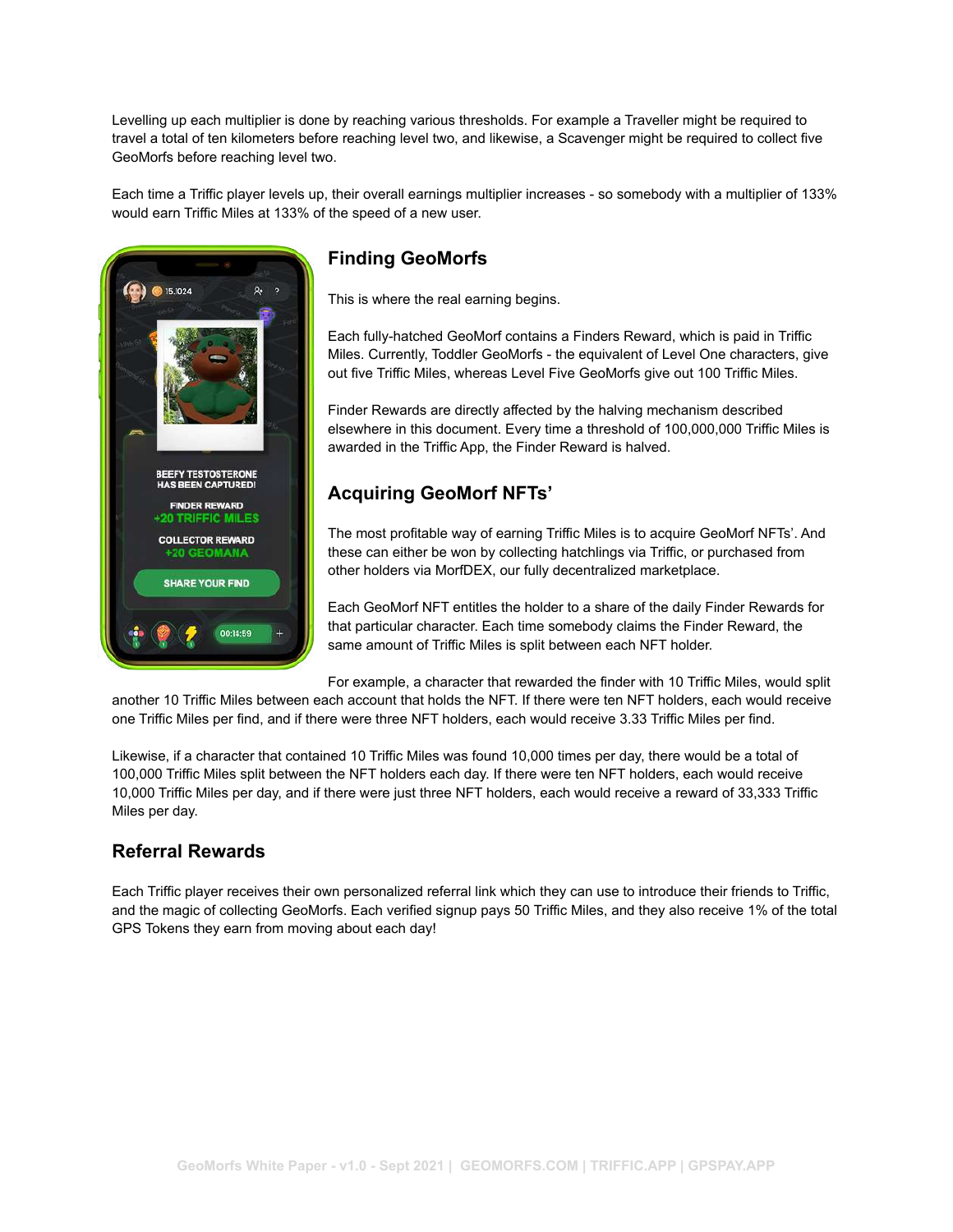## **Ensuring NFT Uniqueness And Scarcity**

Our NFT minting process is simple.

- Each GeoMorf starts off with a minimum of 50 NFT Hatchlings.
- We mint one extra hatchling for each 5,000 active users. This would mean that when our user base grows to half a million users, there would be 150 hatchlings for each new GeoMorf, whereas at 5,000,000 active users, each new GeoMorf would have over 1,000 hatchlings.
- Hatchlings appear on the Triffic map for a strict one month 'gestation period' - and if a player catches enough hatchlings, they win that character as an NFT.



● After the Gestation Period ends, any unclaimed hatchlings are burned, and the Hatchlings are distributed to the wallets of the winning accounts. At this point, they can either be traded for GPS Tokens on the MorfDEX, or Hodled and used to receive daily NFT Holder rewards.

This process effectively gives each Level One GeoMorf Toddler a different 'Rewards Baseline', ensuring that every single GeoMorf is unique.

## **We Are A Community Project**

Our growing community is what defines us, and right now, we've got a vibrant beta testers community that is testing a multitude of apps and ideas, and it's a place where our devs can find out, first hand, what people love - and more importantly, what they hate!

#### **[If you are a Slack user, and want to join our beta community, just click here.](https://join.slack.com/t/incentive-economy/shared_invite/zt-os9h2yc6-yx7BPDfsCm61Gxg4lT3Meg)**

We encourage our community to use their creativity with the GeoMorfs - and we've already received lots of short videos of people finding them in the wild, and some of the photos we've received have been quite spectacular! Our users breathe life into the GeoMorfs, and we get to see them in situations we would have never dreamed of - and the best photos and videos are rewarded with GPS Token, and GeoMorf NFT, prizes.

Letting people know about the GeoMorfs is the key to success, and this can only be done by reaching out to new audiences - and one of the awesome things about GeoMorfs is that they have an almost universal appeal, making them attractive to a wide range of different communities and fan bases.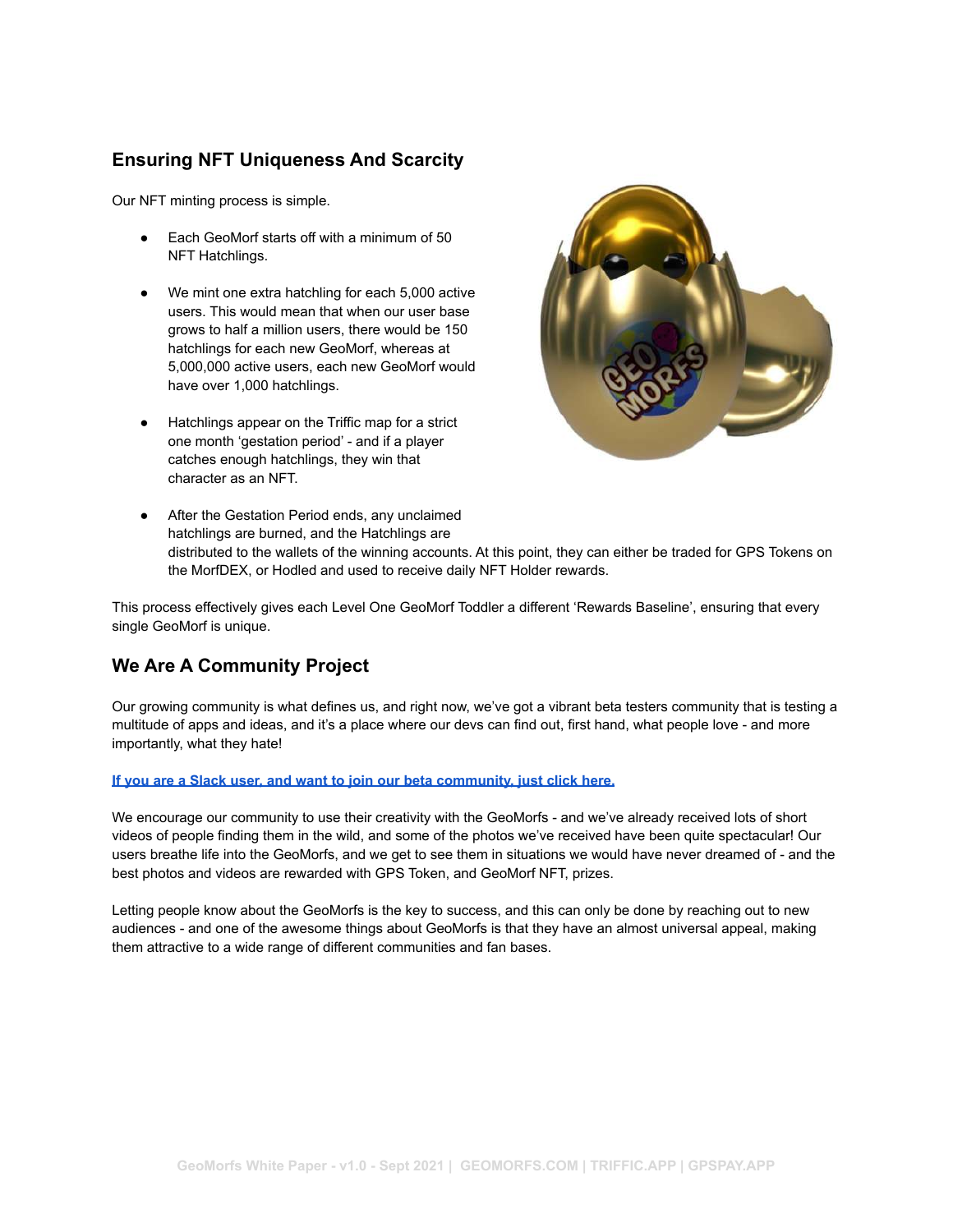#### For example...



**[Philippe Mignon](https://geomorfs.com/morfdex/philippe-mignon/)** will appear near restaurants and appeal to foodies.



**[Noodles Dorking](https://geomorfs.com/morfdex/noodles-dorking/)** is a flying spaghetti monster who is loved by atheists.



**[Mitt Kacha](https://geomorfs.com/morfdex/mitt-kacha/)** tends to appear near baseball stadiums on match days.



**[Elgie Beatty](https://geomorfs.com/morfdex/elgie-beatty/)** is a champion of equal rights and tolerance.

Right now, the gaming audience is mostly focused on streaming platforms like Twitch, Facebook, and YouTube, and that's why we're incentivizing those content creators that will help us grow by introducing their audience to the GeoMorfs.

### **Trading GeoMorfs On MorfDEX**

MorfDex is where GeoMorfs are traded with other users, and there are two parts to it. A web-based listings site, and a secure wallet called GPS Pay.

| e.<br>Your GPS Pay ID (Household Stuff) Is: | 8.         | 4                                                                |                                                                                                                                                                                                                                                                                                                                             |
|---------------------------------------------|------------|------------------------------------------------------------------|---------------------------------------------------------------------------------------------------------------------------------------------------------------------------------------------------------------------------------------------------------------------------------------------------------------------------------------------|
|                                             |            |                                                                  | 먮                                                                                                                                                                                                                                                                                                                                           |
| GPS-GB56-47PD-F9LS-9QQ8R                    |            |                                                                  |                                                                                                                                                                                                                                                                                                                                             |
|                                             |            |                                                                  |                                                                                                                                                                                                                                                                                                                                             |
| Patty                                       |            |                                                                  |                                                                                                                                                                                                                                                                                                                                             |
| <b>Rover</b>                                |            |                                                                  |                                                                                                                                                                                                                                                                                                                                             |
| <b>Noodles</b><br><b>Dorking</b>            |            |                                                                  |                                                                                                                                                                                                                                                                                                                                             |
| <b>Bubs</b><br><b>Diabeetus</b>             |            |                                                                  |                                                                                                                                                                                                                                                                                                                                             |
| <b>Caffeine</b>                             |            |                                                                  |                                                                                                                                                                                                                                                                                                                                             |
|                                             |            | $\leftrightarrow$                                                |                                                                                                                                                                                                                                                                                                                                             |
|                                             | <b>Joe</b> | Morf Mart<br><b>Boombatty</b><br><b>McRoverface</b><br>Excluings | Phort Phart<br>Buy and sell GeoMorf shareholder MFTs and earn<br>real revenues sech time your character is found.<br>Avg Daily Revenue<br>28,869 Triffic Miles<br>Avg Daily Revenue<br>14,583 Triffic Miles<br>Avg Daily Revenue<br>Avg Daily Revenue<br>9,488 Tollic Miles<br>Ang Daily Revenue<br>136,392 Triffic Miles<br><b>Log Out</b> |

**[GPS Pay is our official wallet](https://gpspay.app)**, and like everything we do, it's aimed at people who might not be familiar with cryptocurrency. And just like the Triffic App, and the GeoMorfs, it's been developed by the same company!

It works more like Venmo, or Cash App, in that it allows users to enter an amount in their local fiat currency, and the equivalent value of GPS Tokens is instantly sent as payment.

*GPS Pay removes all the complications and worry out of the process of NFT trading - and it can all be done in just a couple of clicks. The app has just entered public beta, and our testers are currently putting it through its paces. We're hoping for an initial public release at the end of Q3, 2021.*

As well as super-simple NFT trading, GPS Pay also features a host of other, easy-to-use features:

- Send and receive GPS Tokens.
- In-app Token conversions..
- Multiple accounts.
- Real-time GPS <-> Fiat conversions.
- Itemized ledger.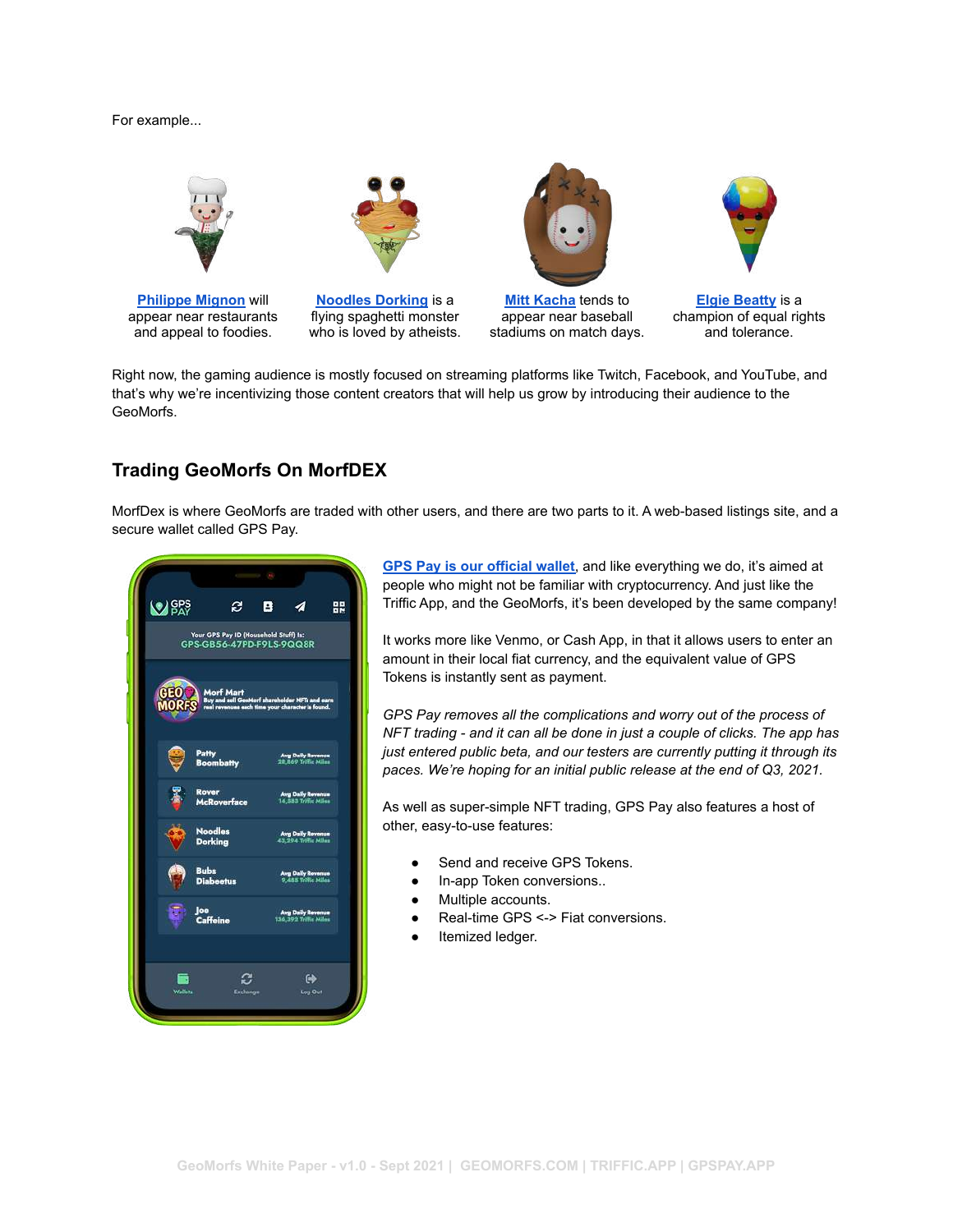

## **MorfDEX On The Web**

The web-based side of the MorfDEX pulls in data directly from the GPS Token blockchain, and the Triffic API, to provide genuine statistics that are designed to allow people to make informed decisions about buying and selling GeoMorfs.

For example, users can see, in plain English, the average number of times a GeoMorf is collected each day, and their reward payouts are even calculated against a mean average.

Even information on how many Hatchlings of each character were burned is recorded, as are the current bids and asks, together with the current owners.

It's also possible to check that each GeoMorf has been fairly distributed, and anyone can verify that burned hatchlings have, indeed, been purged from our blockchain.

And, because the web-based part of the MorfDEX is read-only, with all transactions being carried out in the GPS Pay App, traders don't have to worry about storing their GeoMorfs in centralized exchanges.

Unlike the vast majority of NFT marketplaces, GeoMorfs can be traded safely, and securely, in seconds, for a fraction of the fees - and everything can be verified on our blockchain.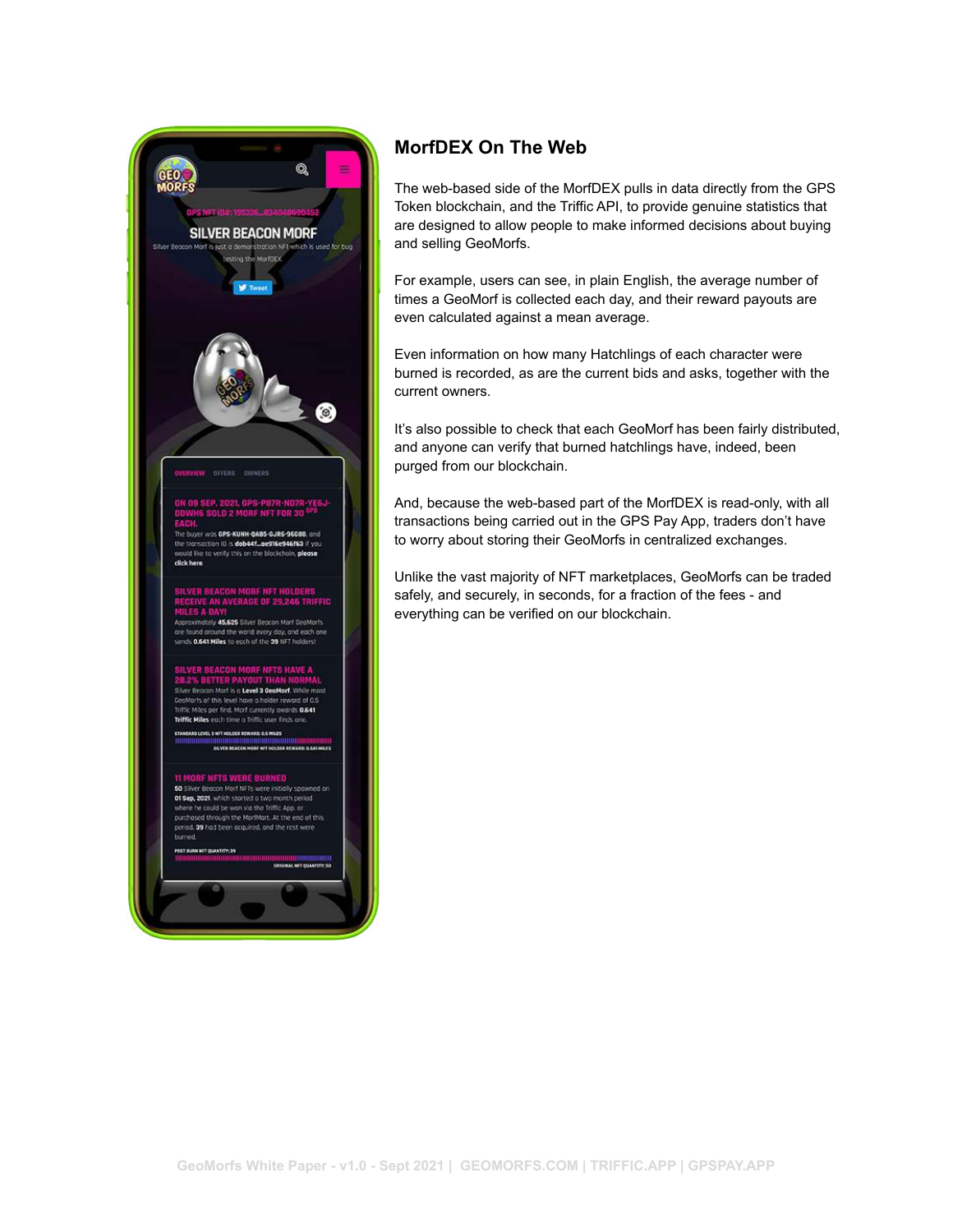## **A Futureproof, And Scalable Ecosystem**

We've spent four years getting to where we are now, and during that time, we've built an amazing team, who work on the project full time. We are here for the long-term, and the recently-released, version 2.0 of Triffic has turned our ecosystem into an open-ended geo-location platform that can be taken in a multitude of directions.

In the medium to long term, GPS Tokens will power the following:

### **Virtual Land Sales**

In the same way that virtual land projects like **Decentraland [have reached multi-billion dollar valuations](https://coinmarketcap.com/currencies/decentraland/)**, version 2.0 of the Triffic ecosystem is already more than capable of doing this, and once our user base has reached critical mass, our users will be able to buy and sell their own plots of land, and use them to earn revenues in Triffic Miles.

| <b>M</b> GPS                 |                 | <b>NO SPS</b>                                                                   | <b>MARS</b>                                                                         |                                                                                           |  |
|------------------------------|-----------------|---------------------------------------------------------------------------------|-------------------------------------------------------------------------------------|-------------------------------------------------------------------------------------------|--|
| <b>NFT LAND MARKETPLACE</b>  |                 | <b>NFT LAND MARKETPLACE</b>                                                     |                                                                                     | NFT LAND MARKETPL                                                                         |  |
| HANC                         | <b>REVENUE</b>  | <b>About New Bobbingham</b>                                                     | About New Bobbingham<br>$\boldsymbol{\mathsf{x}}$                                   |                                                                                           |  |
| <b>NEW BOSSINGHAM</b>        | ÷<br>21,040 PM  |                                                                                 |                                                                                     |                                                                                           |  |
| <b>CLOCKHANNUPTHE DINGLE</b> | 20,483 bit      |                                                                                 | Your Bid Has Been Sent                                                              |                                                                                           |  |
| <b>MOLESVONTHE TAINT</b>     | 17,223,841      |                                                                                 |                                                                                     |                                                                                           |  |
| PREVIOUS                     | HEAT<br>х.<br>٠ |                                                                                 | AS POSSIBLE                                                                         | THE OWNER OF NEW BOBBINGHAM HAS BEEN NOT<br>YOUR INTEREST, AND WILL GET BACK TO YOU AS SO |  |
|                              |                 | <b>AVERAGE DAILY REVENUE</b><br><b>HIGHEST BID</b>                              | YOUR BID WILL REMAIN VALID FOR UP TO THIRTY DA<br>OR UNTIL YOU DECIDE TO CANCEL IT. |                                                                                           |  |
|                              |                 | 521,568 GPS<br>21,060 TM                                                        |                                                                                     |                                                                                           |  |
|                              |                 | <b>ESTIMATED R.O.L.</b><br><b>PLOT SIZE</b><br>25 DAYS<br>$2.5$ KM <sup>2</sup> | ESTIMATED R.O.I.<br>$25$ DAYS                                                       | PLOT<br>2.51                                                                              |  |
|                              |                 | 550,000                                                                         | GPS:<br>550,000                                                                     |                                                                                           |  |
|                              |                 |                                                                                 |                                                                                     |                                                                                           |  |
|                              |                 | YOUR BID WILL BE VALID UNTIL IT IS<br>ACCEPTED, REJECTED, OR CANCELLED.         |                                                                                     | YOUR RID WILL BE VALID UNTIL IT IS                                                        |  |

### **Augmented Realty**

Yes, that's not a spelling mistake, it's a new way for companies to promote their products and services to highly targeted audiences, anywhere in the world.

For example, health insurance companies can use our platform to place special-offer augmented reality beacons in the vicinity of hospitals and clinics.

Likewise, a chain of fitness centers could place augmented reality beacons in the vicinity of fast-food outlets, and offer free trials to people who are feeling guilty about that sneaky hamburger!

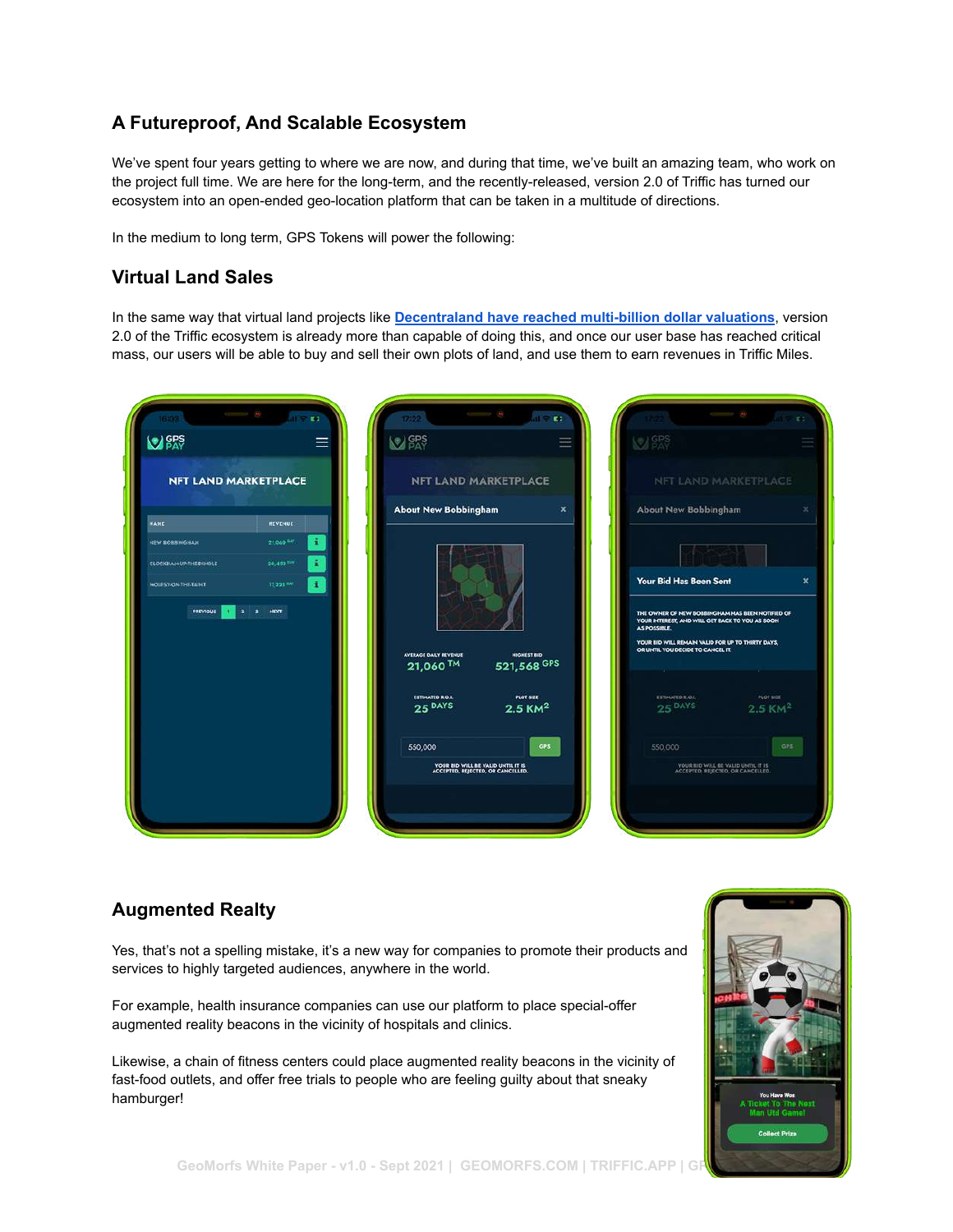

## **Food Delivery And Ride Sharing**

The Triffic ecosystem uses augmented reality, blockchain technology, geolocation and other components, meaning that our platform is not limited to just one type of business model.

Our tech already has much of the required backend to allow restaurants to promote their menus, and deliver their food.

Likewise, our platform allows for the possibility of uber-style ride-share platforms.

In all use cases, the transactional currency would be GPS Tokens, thus allowing for new ways to grow our market cap.

We're not even scratching the tip of the ice-berg when it comes to potential uses of our platform. For example, in the same way that companies like **Funko license their particular [style to major character brands](https://www.funko.com/)**, the possibility is also there with the GeoMorfs.

Who knows… hopefully one-day, you can own NFT shares in The Avengers, and have The Incredible Hulk earning you daily revenues!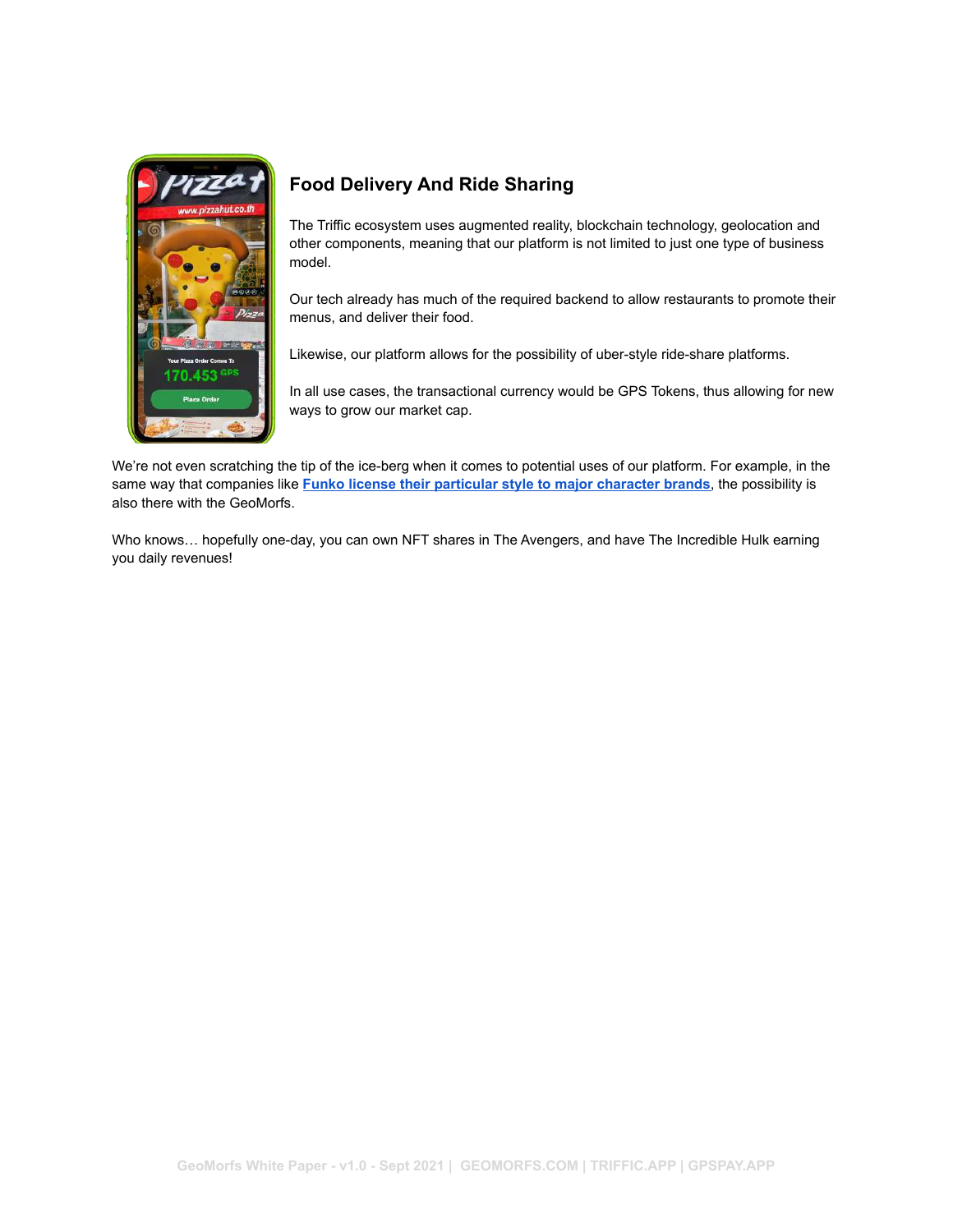### **Where We're At, And Where We're Going**

Coinerz Group is not a fly-by-night organization that's been put together quickly. We have been operating for around four years, and we are registered in Singapore #201732993N. Our shareholders include blockchain companies, heavy hitters from the mobile gaming industry, senior figures at investment banks, and well-known early-stage investors.



We successfully weathered the long crypto bear-market, and emerged as an extremely lean, and efficient, organisation that has accomplished things that many blockchain projects can only dream of.

During this time, we've made a point of staying 'under the radar', because we believe that the success of a token should be based on the success of the organisation behind it. We want people to invest in the Triffic Ecosystem because we're a good bet for the long term, and not because they hope to make a quick profit.

You can see an overview of our achievements on our **[roadmap page on the GeoMorfs](https://geomorfs.com/roadmap/)** website, however this document gives us a chance to expand a little bit more on the stuff we still have to do.

#### **1. Sep/Oct 2021 - Triffic Miles To GPS Token Conversion**

At long last, users can exchange their Triffic Miles into blockchain-based GPS Tokens! Triffic users who have reached level 5 for 'Traveller', 'Power-Up' and 'Scavenger' can convert their Triffic Miles to GPS Tokens at the rate of 1:1. After reaching the levelling requirements, users need a minimum of 5,000 Triffic Miles each time they wish to convert. This is to ensure that any transaction fees are kept to an absolute minimum.

#### **2. Sep/Oct, 2021 - Marketing Campaign**

When we ran our test marketing campaigns a few months ago, the results were beyond our wildest expectations. However, people were rightfully annoyed that the app lacked the ability to cash out their earnings! We're ready to hit the ground running, but we want to make sure that our users can trust us - so that's why we're implementing the Triffic Miles to GPS Token conversions first!